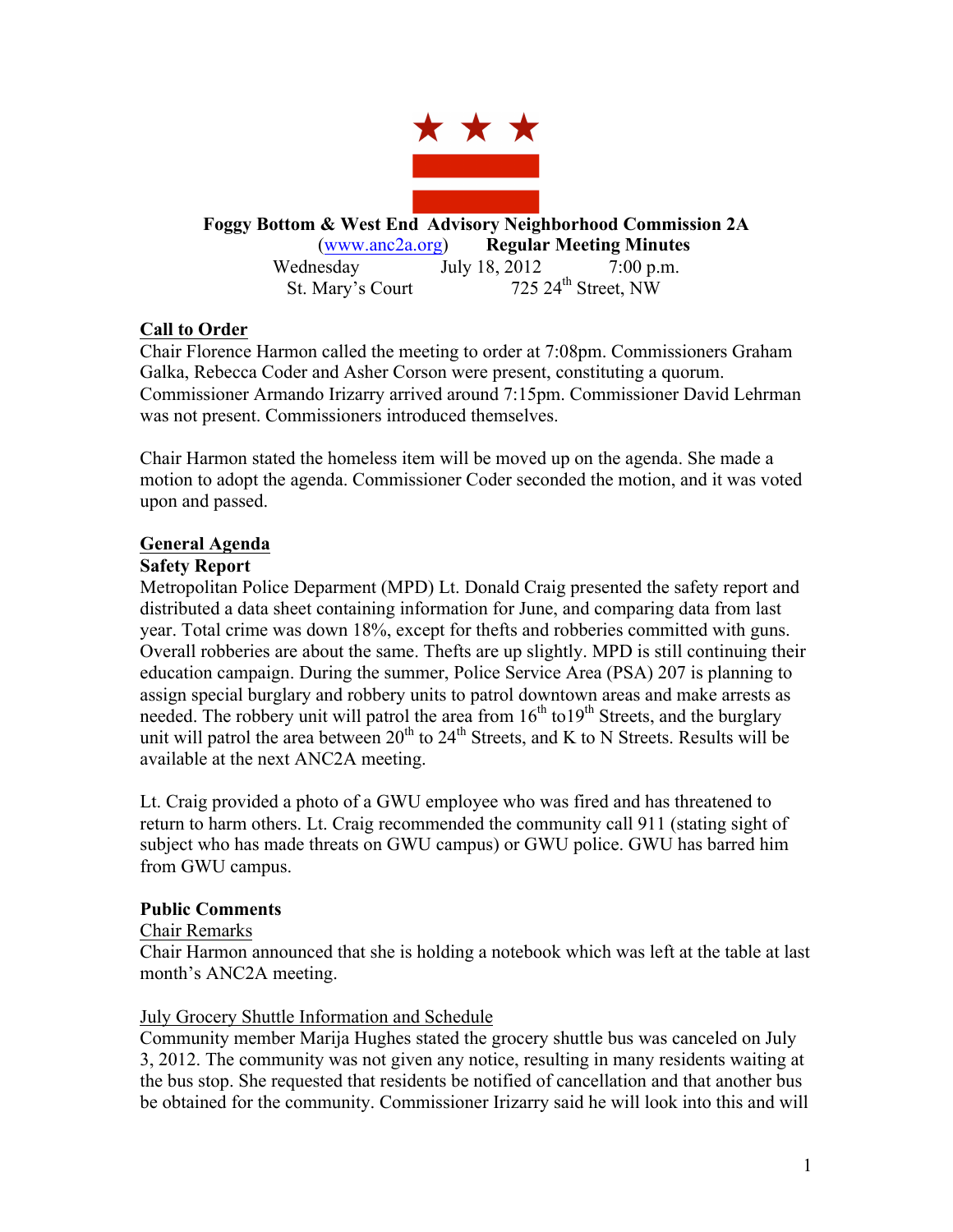coordinate with community members to resolve the problem. Commissioner Irizarry stated that Council Member Jack Evans was willing and helpful in getting the grocery shuttle bus for the community.

## Council Member Jack Evans Library Legislation

Sherri Kimbel (Constituent Services, Council Member Jack Evans) stated that Council Member Evans has introduced legislation to extend the library hours during the week and on Sundays.

She also added that Council Member Evans has received 100 tickets for "Ward Two Night at Shakespeare Theater", which will be held on Sunday August 26, for the 7:30 p.m. performance of "All's Well That Ends Well." Community members interested in tickets should contact the Council member's office or email  $\frac{\text{skimbel@dc.gov}}{\text{skimbel@dc.gov}}$ .

Commissioner Irizarry noted that last year's Ward Two Night was held the same day as the earthquake, forcing an evacuation. Nonetheless, he stated this event is a great pleasure and enjoyment.

# Polling Location

Commissioner Corson stated he and community member Ellie Becker have been working on changing the polling location from School Without Walls to a more convenient place. The polling location at St. Mary's Court was closed in the last election.

#### Latin American Youth Center

Courtney Coffey, from the Latin American Youth Center (1419 Columbia Road) for Ward 1 and 2, spoke on efforts to restrict and limit substance abuse, alcohol and tobacco to youths through education, prevention and advocacy. They are funded by ABRA.

She provided statistics regarding Ward 2: Ward 2 has 40% of DC's licensed alcohol establishments – more than any other ward. Twelve percent of ABRA compliance checks in Ward 2 resulted in an illegal sale to a minor. She distributed flyers regarding the initiative..

#### Miscellaneous Items

Community member Ellie Becker asked that Council Member Evans transfer monies to DC Public School Libraries to keep school librarians instead of using it for extended hours.

Community members stated West End Library Friends (WELF) will meet this coming Saturday from 10:00 to 11:30 a.m. at the West End Library.

# **Updates**

Stevens School Proposals and EastBanc Redevelopments of West End Library and Fire Station

Nimita Shaw of the office of the DC Deputy Mayor of Planning and Economic Development (DMPED) stated that the proposals from developers and schools that were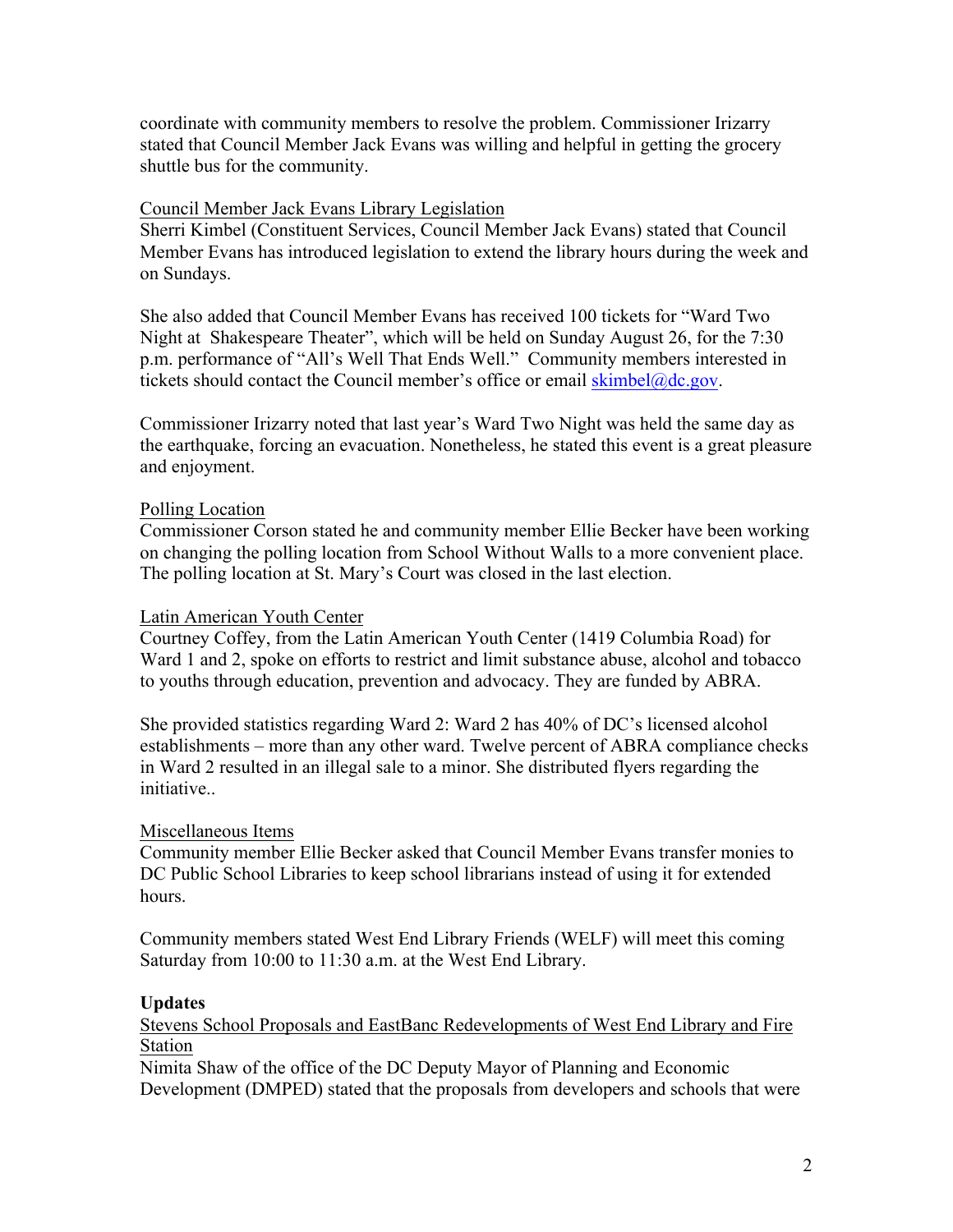presented at the July 10-11 special ANC2A meeting are available on the website of dmped.dc.gov. Public comment period lasts 30 days from the presentation but will be extended to include ANC2A special meeting on August 15<sup>th.</sup> Comments and questions should be sent to  $dcbiz@dc.gov$ .

# ANC2A Special Meeting – August 15, 2012

Chair Harmon stated ANC2A will hold a special meeting on August  $15<sup>th</sup>$  at Funger Hall  $(22<sup>nd</sup>$  and G Street), Room 113 at 7pm, to discuss the Stevens School proposals. The second item will be discussions about a new location for the West End Fire Station.

# Washington Circle Plans

Patrick Kennedy (GWU student) stated a working group met informally for the first time to discuss Ms. Iris Miller's plans (presented at the April 2012 ANC2A meeting) for beautifying Washington Circle. Community members interested in joining this group should contact Patrick Kennedy, Elizabeth Elliott or Iris Miller. The Washington Circle is NPS property, and some of the refuge islands surrounding the circle are DC DDOT property. DDOT has design plans for this Circle. Coordination between all parties will be necessary if a "Friends of Washington Circle" is created in the future.

# **Regulatory Agenda**

# **Best Buddies Challenge Race**

Julie Hanson presented information on the 3rd Best Buddies Challenge Race, scheduled for Saturday October 20, 2012. The mission of Best Buddies is to raise awareness and funds for people with intellectual and physical development disabilities.

The Challenge involves 4 events: 20 mile, 100 mile and a 100K bike rides and a 5K run/walk. The race course will be the same as last year's route through DC, MD and VA. The Challenge Race will begin at 7:45am and will be completed by 10:30am. It will start and finish at 15th Street between Constitution Avenue and Madison Drive, and proceed onto Pennsylvania Avenue and Constitution Avenue. Buddies will ride on dual bikes. Approximately 2,650 participants are expected.

Chair Harmon made a motion for a resolution of no objection to Best Buddies Challenge. Commissioner Coder seconded the motion, which was voted upon and passed. **(VOTE: 5-0) (Attachment #1)**

# **DDOT Public Space Committee**

# **Plans re New Hampshire Avenue as two-way between Washington Circle and M Street and Dupont Circle**

Gholan Agahi and Richard Kenney from DC Department of Transportation (DDOT) presented preliminary information regarding the reconstruction, resurfacing and lighting upgrades along New Hampshire Avenue from Dupont Circle to Juarez Circle. This project has been on the books for some time, and will begin in August. A contractor has been selected. A full presentation will be provided at the next ANC2A meeting on August  $15<sup>th</sup>$ . Community members were invited to send concerns to Chair Harmon at florencedc@comcast.net and gholan.agahi@dc.gov and Richard.Kenney@dc.gov. If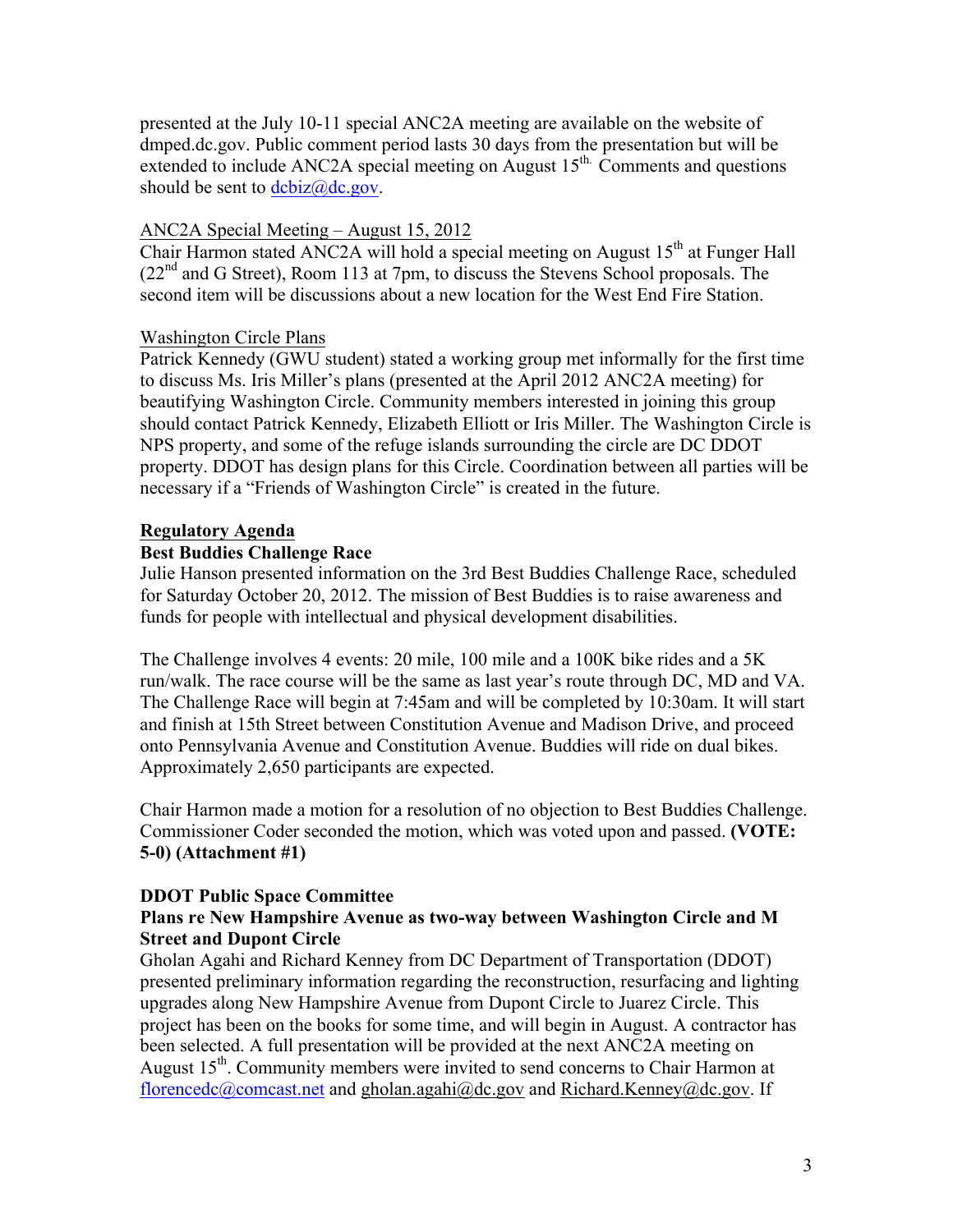community members are interested in a morning meeting please let DDOT know so they can provide it.

In response to questions from the community and Commissioners, the presenters stated: - New traffic signals and crosswalks signals will be added.

- Timing of crosswalks signals will increase.
- New bike lanes will be added.
- Islands will be removed.
- Potentially the Rasika West End valet could be moved to M Street.

Commissioner Irizarry reported that the curb on the median strip and the islands on New Hampshire Avenue, from I and K Street, need upkeep and repairs.

# **Miscellaneous Items**

#### **Homeless Encampments and related Mayor's Policies and Plans**

Commissioner Corson stated the homeless encampments located on the north side of  $26<sup>th</sup>$ and K Street have been a problem for more than six months, and that he has dealt with many DC and federal agencies. He read his resolution calling for DC to remove the encampments and to work with DHS and the DC call center to set up a system for residents to report. Currently, community members who have called 311 have not been referred to another DC agency, and the 311 system does not have a method to record such requests. He inquired why DC waited so long to respond to this problem.

Community members made suggestions to open more shelters and to also address other encampments on the western side and under the parkway.

Commissioner Corson made a motion to accept the resolution with suggested changes regarding homeless encampments The motion was seconded by Commissioner Coder, and was voted upon and passed. **(VOTE: 5-0). (Attachment #2)**

Representatives from the DC Office of the Deputy Mayor for Health and Human Services (DMHHS), with contact information of 202-727-1751, discussed DC's Updated and Revised Protocol for Homeless Encampments. The change was a result of a lawsuit settlement twelve years ago that stated DC is liable for the personal property of the homeless that DC disposed of, and therefore it was mandated that DC provide storage for such items. Currently, the storage is unable for items given the impact of development projects on the facility near the baseball stadium. They stated it was not against the law to live on public property, only if an edifice is built.

The goals of the new protocol are: 1) streamline communications between Mayor's office and communities; 2) reduce response time; 3) provide focused human services and outreach to individuals prior to cleanups; and 4) provide stronger enforcement of cleaned sites.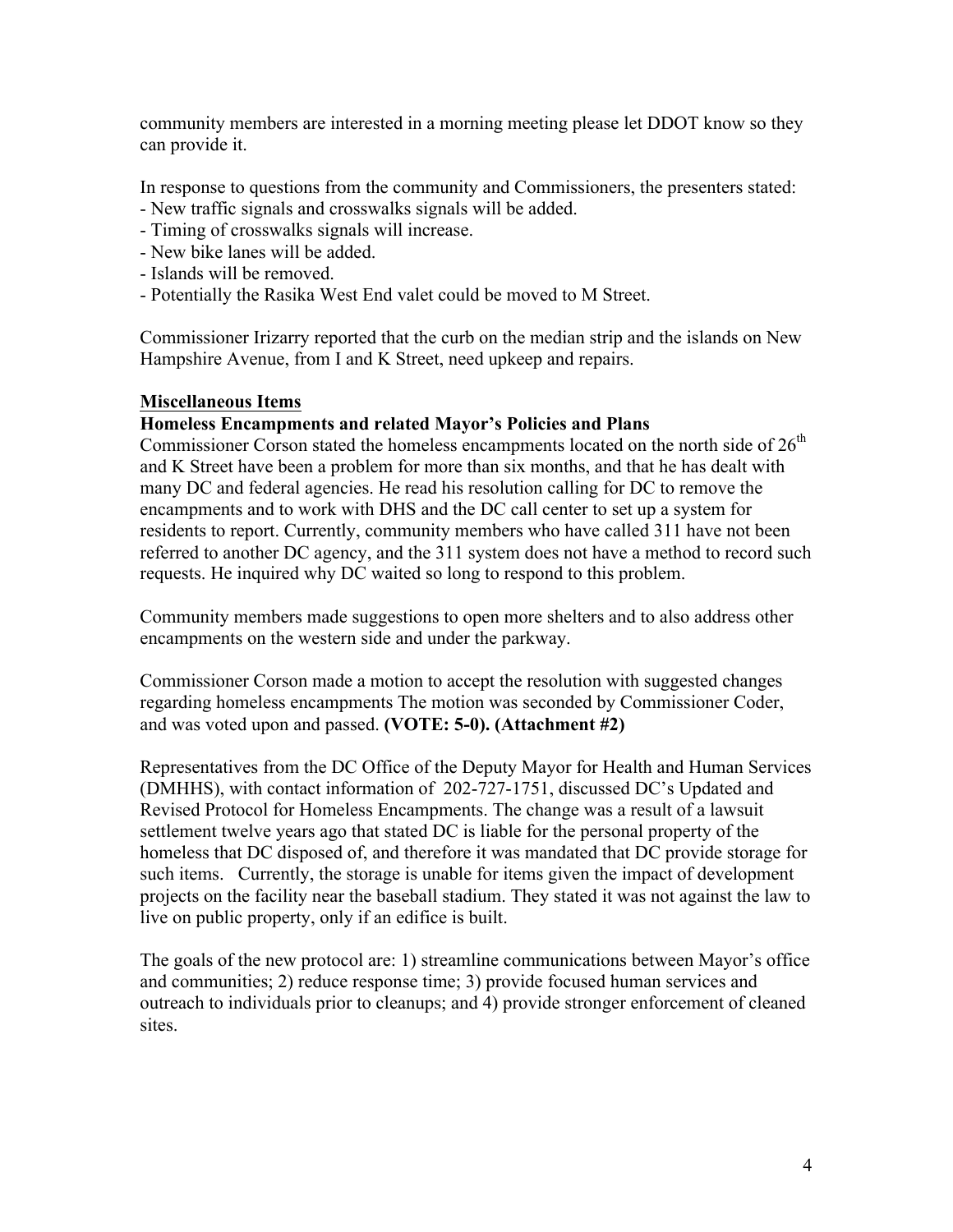All complaints to 311 will be directed to the Mayor's Office of Neighborhood Engagement (ONE), the first point of contact for neighborhood residents. Within one week, DC will add a service request for homeless encampments to the 311 system.

ONE will conduct an internal assessment to determine the ownership of the property and whether it presents a health or security risk. A standard response results in a conference call with primary agencies (DHS, DMH, DDOT, DPW and MPD) to establish and implement a date for cleanup. Once the cleanup date is set, DDOT will post signs on the encampment site informing individuals that DC will dispose of property remaining on the site after 14 days. During this time, DHS, DMH and other human service agencies will visit the individuals at the site to inform them of the upcoming cleanup and provide contact information for reclaiming their items. These DC agencies will also assess the individuals at the encampments for their well-being and assist them with housing solutions, public assistance and other support services.

After 14 days, DPW will clean the site and will dispose of items remaining at the site, except items of obvious value which will be stored for 60 days at a DHS warehouse. Following the cleanup, the site will be monitored and cleanup will be enforced. Followup cleanups can occur without the 14-day notice once there is an initial posting.

DDOT will post signs regarding upcoming cleanup of the  $26<sup>th</sup>$  and K encampments, and the E St Corridor encampments.

In response to community questions and concerns, Lt. Craig stated he was aware of the encampments in the five locations discussed.

Commissioner Corson stated he was unaware of the legislative challenges and plans to work on second resolution stating the law is insufficient and offered the support of ANC2A to the agencies.

#### **Matters before the DC Zoning Commission:**

**ANC2A minor modification to GW Campus Plan re GW Advisory Committee**

Chair Harmon stated she is drafting a resolution on the minor modification to the GWU Campus Plan regarding the GWU Advisory Committee, which will clarify its role and activities, specifying that it will not replace the ANC, not take any formal actions, not have a required quorum, and not be a voting body.

In concert with the ANC's action, GWU has also proposed a minor modification to the GWU Campus Plan regarding the Advisory Committee, stating its purpose of providing a dialogue and more robust discussion with the community, so as not to take up time at the ANC meeting. The ANC will appoint five community members to be part of advisory committee. GWU submitted a draft of their letter to Anthony Hood (Chairperson of Zoning Commission) which will be reviewed at a public hearing in September.

Chair Harmon made a motion to have ANC2A Commission authorize her to sign GWU's letter regarding the proposed modifications. Commissioner Corson seconded the motion,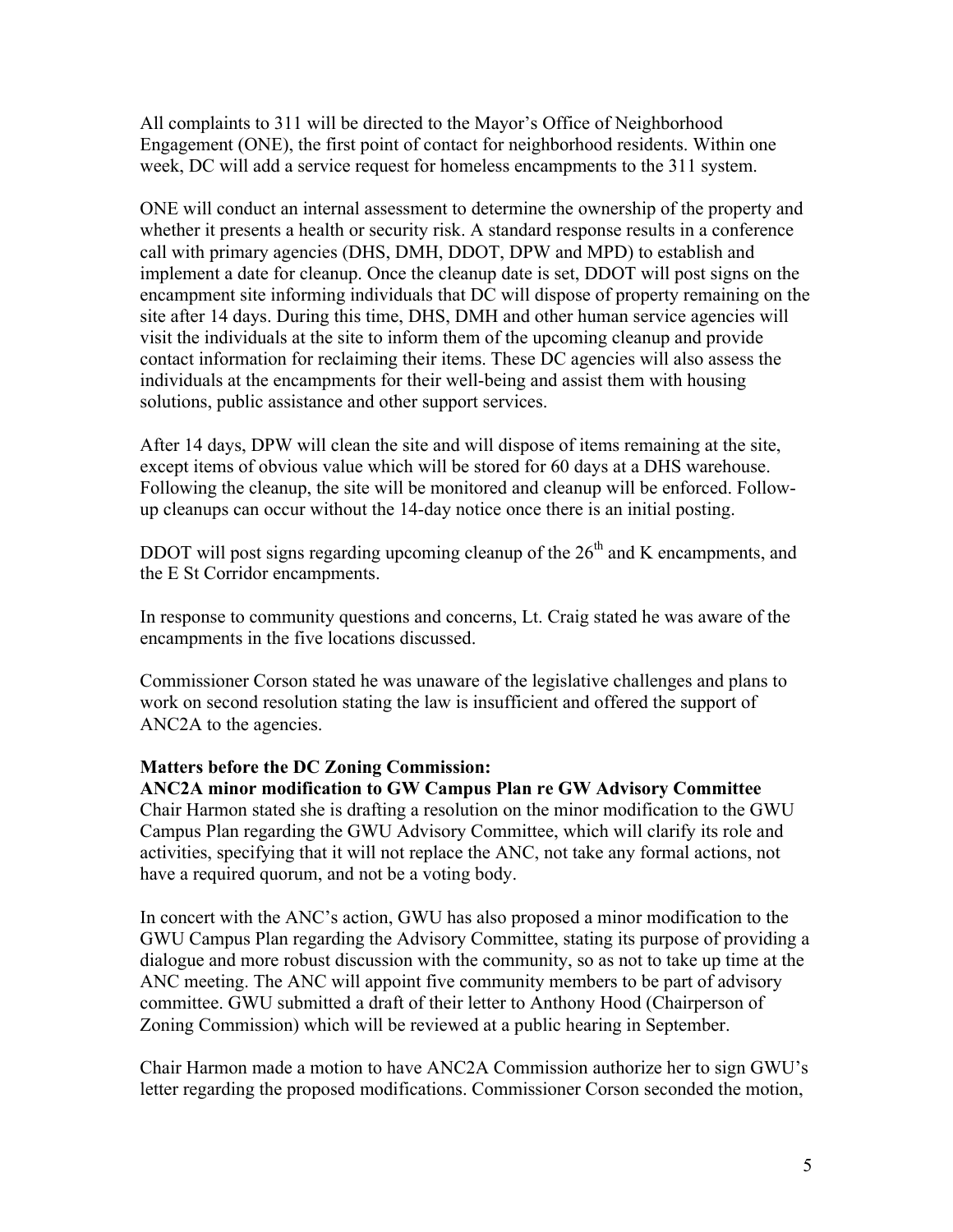which was voted upon and passed. **(VOTE: 5-0).** At the August or September ANC meeting a resolution will be presented, and will reference the history of this issue. GWU stated it will hold their letter until ANC2A Commission passes its resolution.

Commissioner Corson thanked GWU and Chair Harmon for their work as an example of a nice step forward in relations between the neighborhood and the University.

# **Matters before ABRA and ABC:**

# **Resolution re Council Member Graham's Proposed Liquor Legislation**

Chair Harmon discussed the proposed changes to liquor legislation that are in the works. She stated that ANC2A will not act on this item at this time, but she reviewed the resolution from the Dupont Circle ANC, which is overally supportive of the changes to the legislation, and suggests that the group of five protestants be limited to 600 feet instead of the current proposal of 400 feet as that is more consistent with other portions of the legislation. There is no reason to expedite a discussion or decision on this matter as the DC Council may not take this up until late 2012 or early 2013.

# **Marshall's Bar & Grill**

This item will be discussed at a future ANC2A meeting.

# **DDOT Public Space Committee:**

# **Plaza Condominium – Front Area Improvements (800 25th St)**

Barry Barrett, General Manager of Plaza Condominium, presented the plans for the revitalization of the frontage of the Plaza Condominiums (800 25<sup>th</sup> Street). The Plaza, a brick building, was built in 1975 and has not undergone changes to its frontage. The revitalization plans affect the 6,000 sq ft portico area, part of which is DC public property, which is why it requires Public Space's review.

Plans involve changing the exterior finish and replacing it with like-kind material similar to a large tile format, and keeping the current color scheme and building's general look. Plans will not change curb cuts, sidewalks or the driveway, but will improve its access.

Changes will be done on the brick wall, ceiling elevation, lighting, center area and front entrance door and the finish on the columns. The cobblestone driveway (actually stamped concrete) will be cleaned. The landscape will be changed to include perennials.

During renovation, access to the garage will be available through the alley. The rehabilitation plans will begin March 2013 and will continue for 16-18 weeks.

The Plaza asked for a resolution of support for their hearings in front of HPRB, CFA and DDOT Public Space Committee.

Chair Harmon made a motion for a resolution supporting the renovation of the frontage to the Plaza Condominium. Commissioner Corson seconded the motion, and it was voted upon and passed. (**VOTE: 5-0) (Attachment #3)**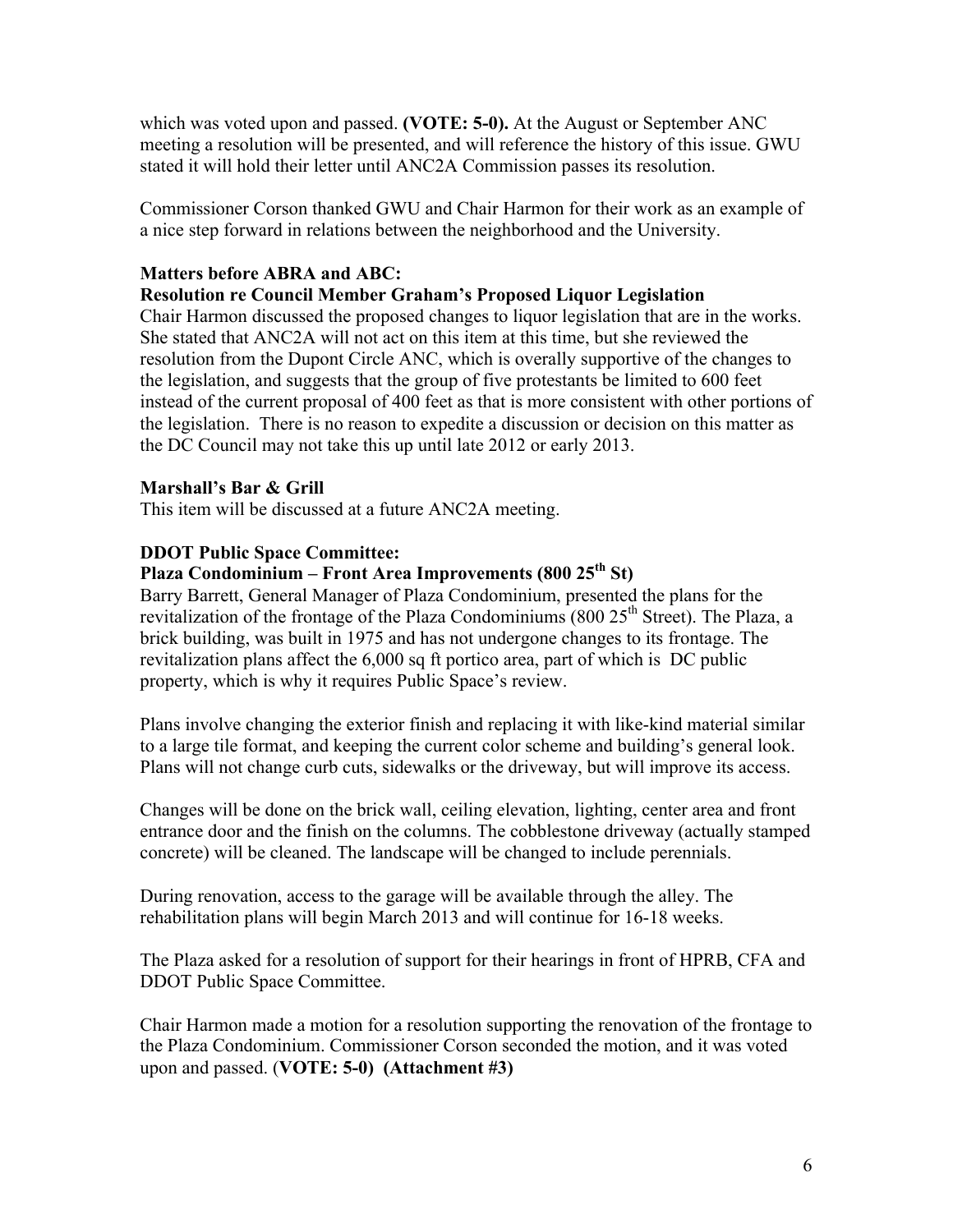# **Miscellaneous Items Gerwiz Center on 23rd and H St**

Chair Harmon stated that ANC2A Commission will not act or vote on this item, but invited the presenters as a start to the communication process. Gerwitz Center, built in 1985-1986, serves 3,000 Jewish GWU undergraduates. It is located next to a GWU dorm and a church. The Center is exploring its rehabilitation. It has not been maintained over the years and is need of minor modifications, some of which will need variances (rear yard variance, FAR variance, parking variance). The area has an allotment of 16,000sf. Plans include building 60 feet high (4 stories having same footprint), removing the driveway and building on it, changing the rear yard area and driveway, adding auditorium/theater and meeting spaces that would be accessible to the community. More information will be presented to the ANC in the future.

# **Resolution re DC Council Affordable Housing Funding**

Commissioner Coder provided an update to the West End Library and West End Fire Station redevelopment projects related to the funds being provided by the City to fill the gap required to ensure the units above the fire station achieve the affordable housing levels desired (60% of Area Median Income). The funds have been identified, and the DC Council as part of the 2013 Budget Act took the first steps to approve. Commissioner Coder wants the ANC to send a message to the Council to complete the process to ensure the funding is in place.

Commissioner Coder proposed a motion in support of affordable housing funding, after reading the draft resolution. Commissioner Irizarry seconded the motion, which was voted upon and passed. **VOTE: 5-0 (Attachment # 4)**

# **Resolution re DCPS Libraries**

Chair Harmon stated a resolution supporting the DC Public Library will be transferred to the ANC2A's August meeting.

# **Seminar for GWU students living off-campus**

Chair Harmon stated Georgetown University officials proposed seminars for their students living off-campus. GWU representatives stated they are working with GU and with their Dean of Students and the GWU Legal Department on this issue. An update will be provided at the next ANC2A meeting.

# **Administration**

# **Adoption of ANC2A Minutes**

Chair Harmon made a motion to approve the minutes of ANC2A of April 18, May 16 and June 20, subject to proof reading and minor edits. Commissioner Coder seconded the motion, which was voted upon and passed. **(VOTE 5-0)**

# **Adoption of 3rd Quarter Financial Report 2012 (April – June 2012)**

Commissioner Galka presented the  $3<sup>rd</sup>$  Quarterl Financial Report, stating that most of the \$3600 expenses was spent on salaries, taxes, printing/copying and office supplies. About \$16,800 remains in the account, and the ANC is waiting for its allotment (\$3,000). Chair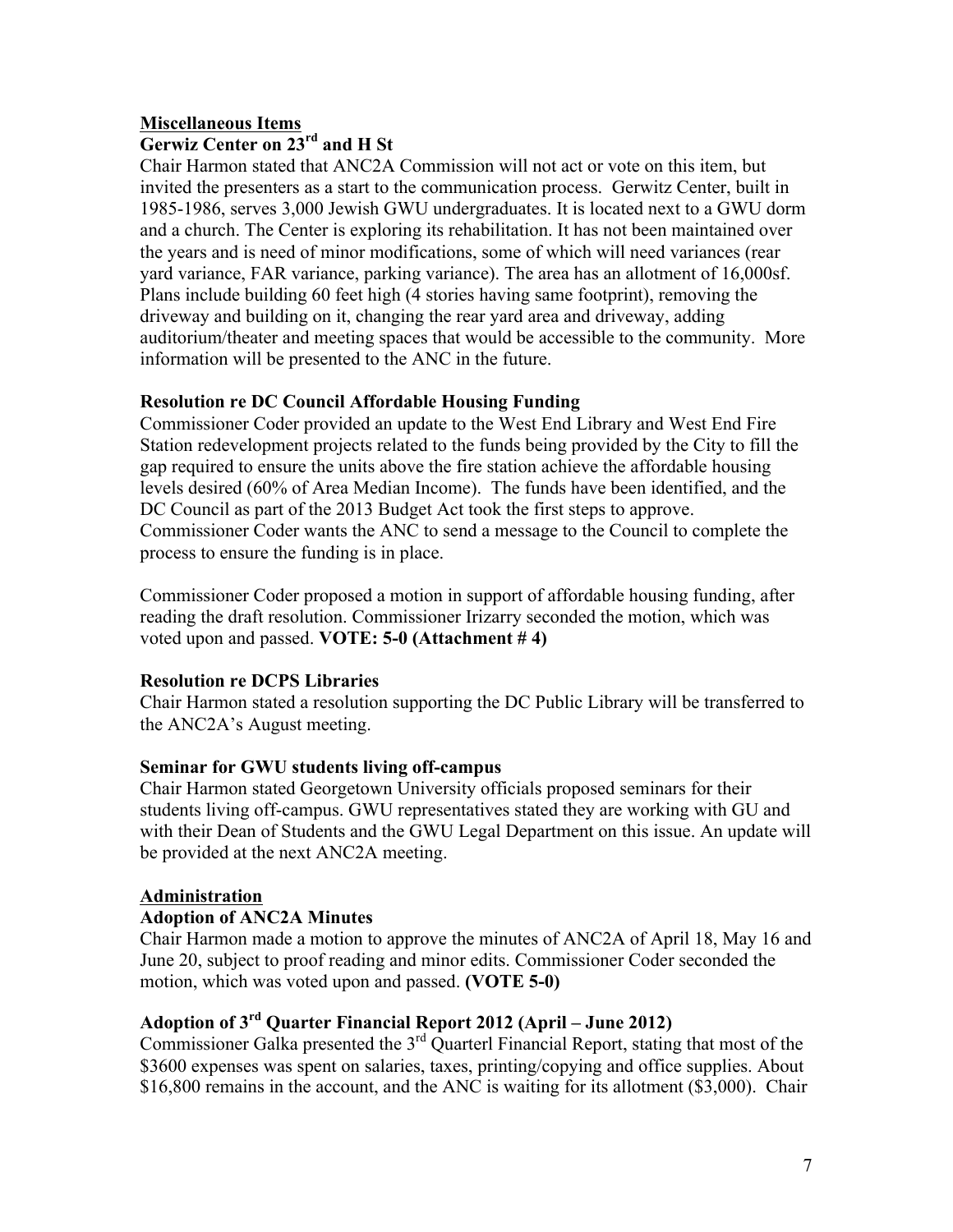Harmon made a motion to approve the  $3<sup>rd</sup>$  Quarter Report. Commissioner Coder seconded the motion, which was voted upon and passed. **(VOTES: 5-0)**

The ANC2A meeting was adjourned 9:20pm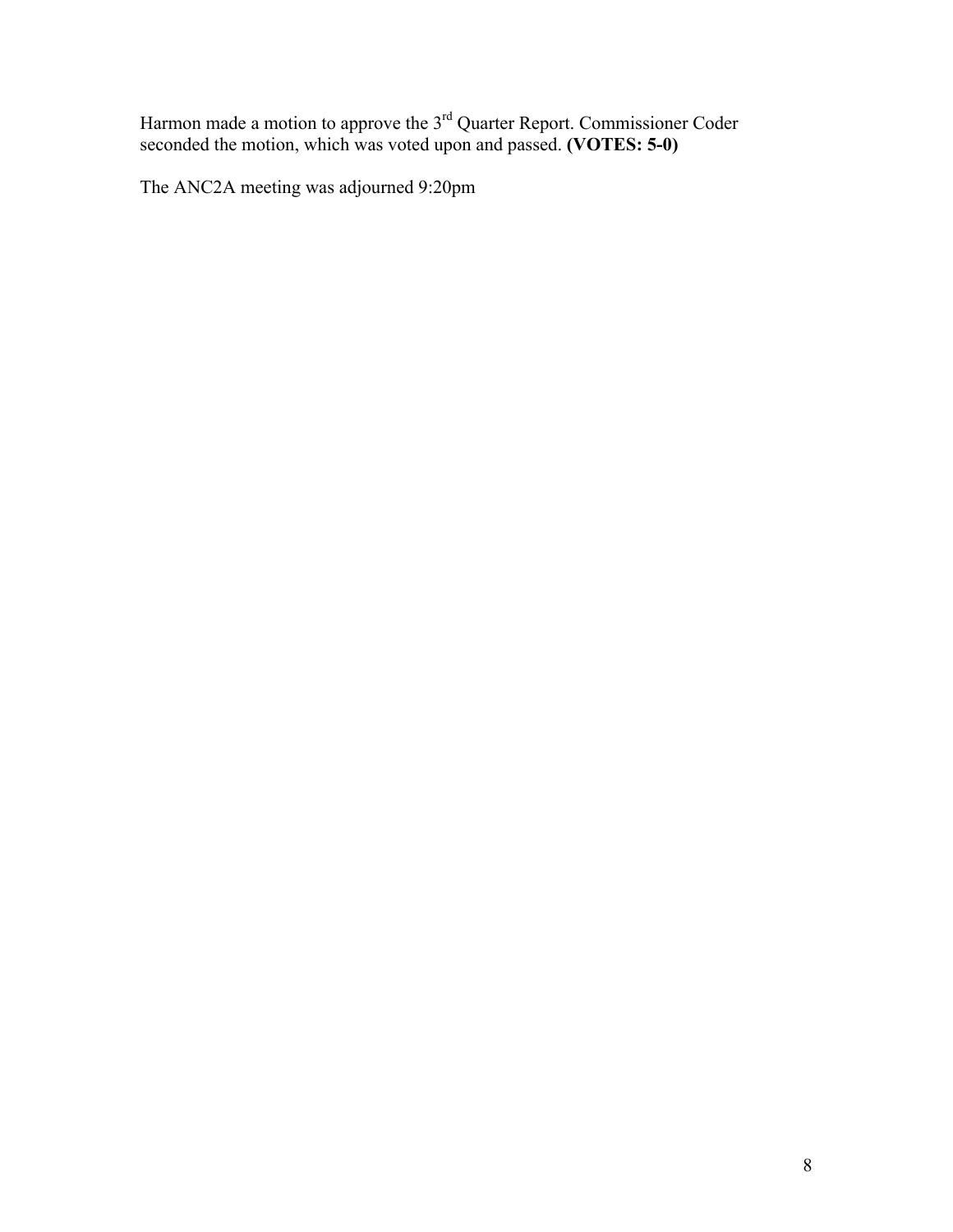# **Attachment 1: Best Buddies Challenge**

July 18, 2012

Julie Hanson Best Buddies International 5810 Kingstown Center Drive, #120 Alexandria, VA 22315

RE: Best Buddies Challenge

Dear Best Buddies International:

At its duly notice, regularly scheduled meeting on July 18, 2012, with 5 of the 6 commissioners present, constituting a quorum, Advisory Neighborhood Commission (ANC) 2A reviewed the request for a letter of non-objection regarding the Best Buddies Challenge. The ANC voted 5-0-0 to support the requested non objection.

Please let me know if I can answer any questions in the above-referenced matter.

ON BEHALF OF THE COMMISSION,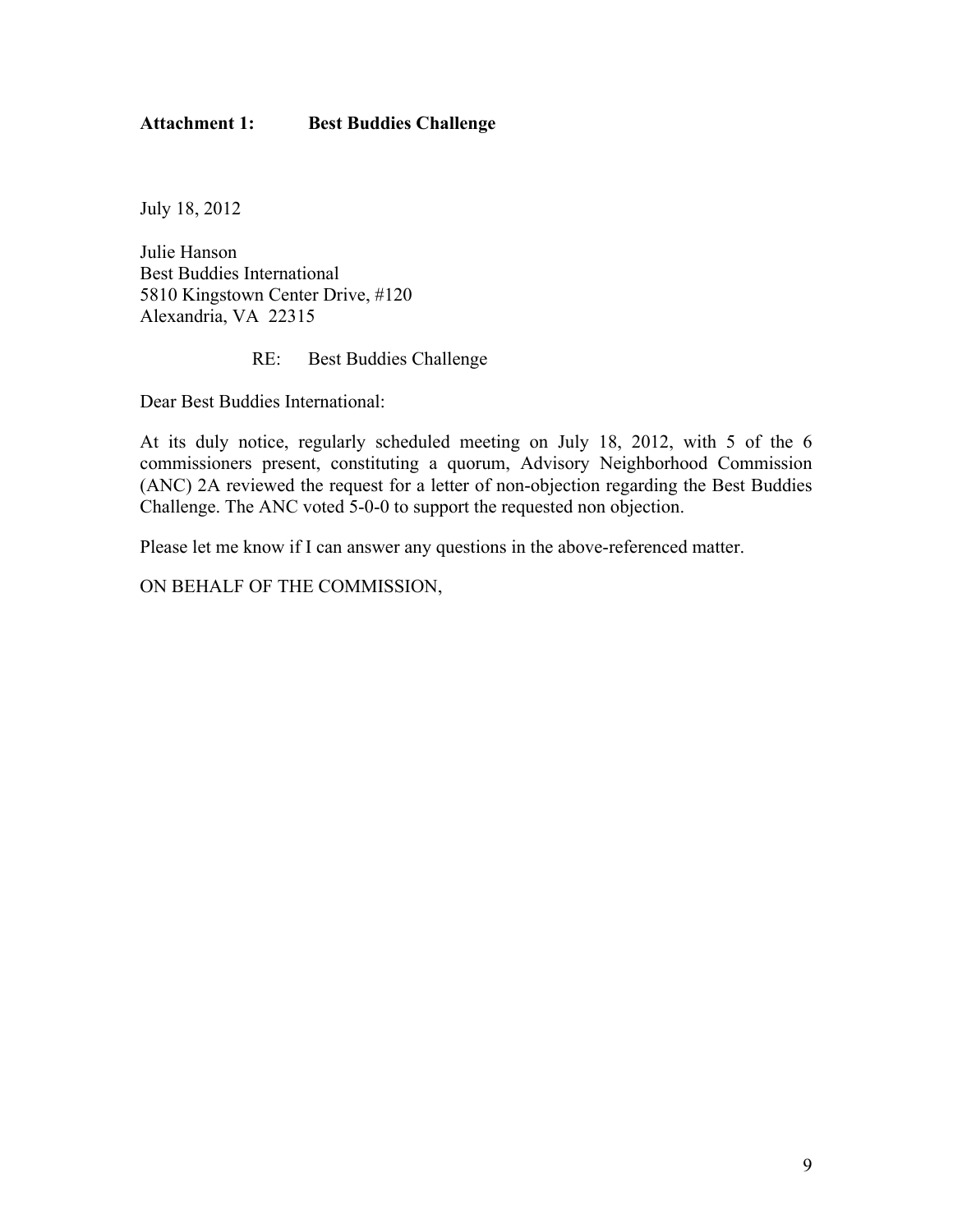#### **Attachment 2: Resolution regarding homeless encampments**

July 23, 2012

Mr. David A. Berns Department of Human Services **NEED ADDRESS**

## **Re: Homeless Encampments in Foggy Bottom and West End Neighborhoods**

Dear Mr. Solano:

At a duly noticed, regularly scheduled meeting on Wednesday, July 18, 2012, Advisory Neighborhood Commission (ANC) 2A discussed residents' concerns about homeless encampments in the Foggy Bottom and West End Neighborhoods. With 5 of 6 commissioners present, constituting a quorum, the ANC unanimously (5-0) passed the following resolution:

**Whereas** the parklands on the northern and western sides of 26th and K Streets, NW have been the home to a major encampment for over six months.

**Whereas** other areas of concern are across from the American Red Cross at 2025 E Street, NW and to the western part of Foggy Bottom on the Rock Creek Parkway;

**Whereas** the encampment has grown in both size and complexity to feature multiple pieces of furniture, appliances, carpet, razor wire fencing, and more.

**Whereas** the encampment dwellers have gained access to the sealed accessway of the adjacent overpass and are using it as either a living space or storage area.

**Whereas** the razor wire fencing, entry to an evacuation route overpass access door, trash, and sanitation issues are all serious health or safety concerns for surrounding neighbors, pets, and wildlife.

**Whereas** any efforts to remove the encampment will only succeed if there is ongoing follow up from District agencies to ensure that a new encampment is not erected on this site or near it.

**Whereas** there is no way for District residents to request abatement of a homeless encampment including reporting it to the Mayor's Citywide Call Center.

**Therefore be it resolved** that the Foggy Bottom and West End Advisory Neighborhood Commission strongly encourages that the District of Columbia remove the illegal encampment located on the northern side of 26th and K Streets, NW.

**Be it further resolved** that the Foggy Bottom and West End Advisory Neighborhood Commission requests that the Department Human Services work the Mayor's Citywide Call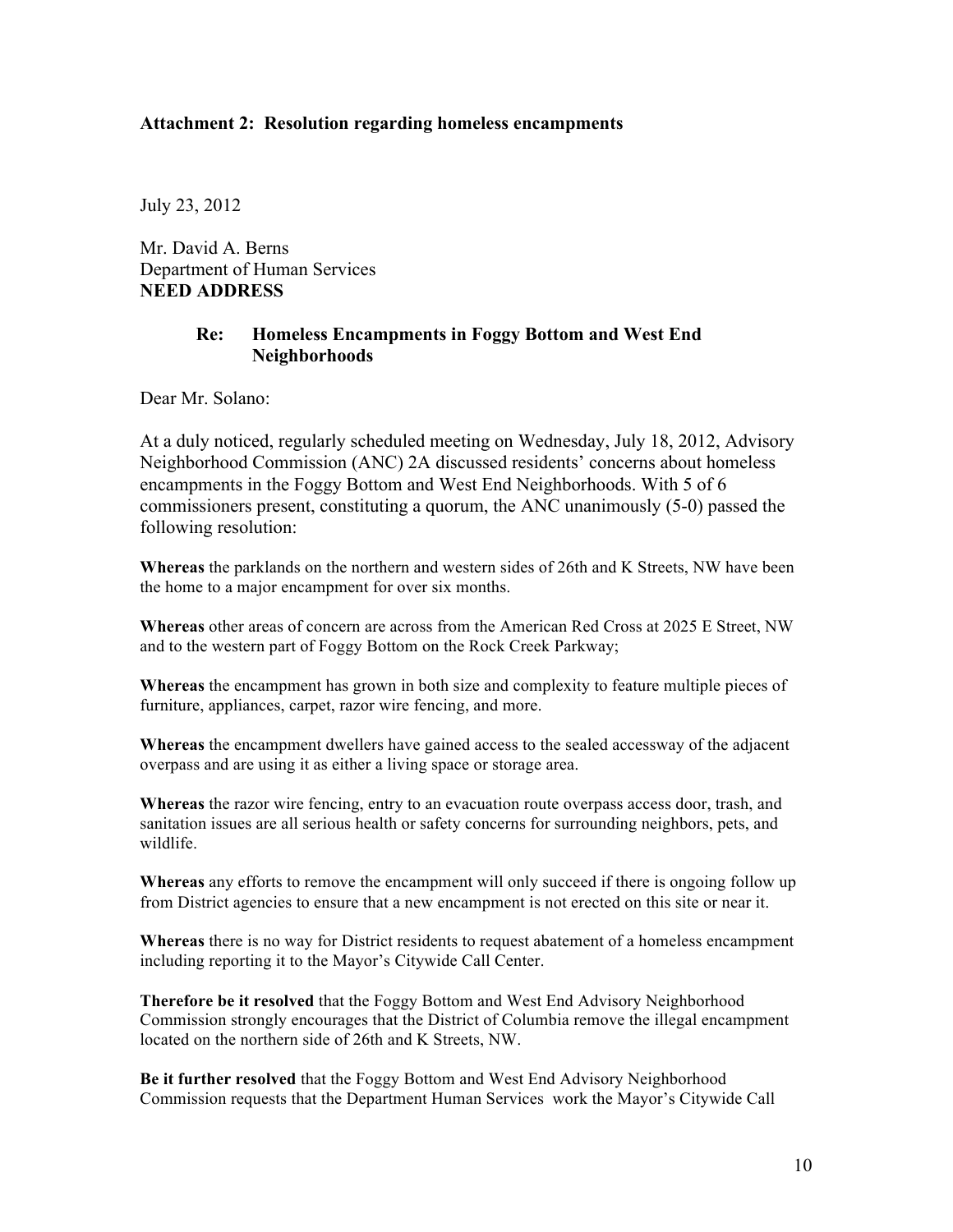Center to establish a standardized method for citizens to request the abatement of a particular encampment by calling 311.

cc: Mayor Vincent Gray Council Chairman Phil Mendelson Councilman Jack Evans **Dept of Mental Health contact** Cathy Lanier, MPD **DPW contact** Francisco Fimbres, DDOT Ariana Quinones-Miranda, Office of Deputy Mayor of Health and Human Services Patricia Handy, DHS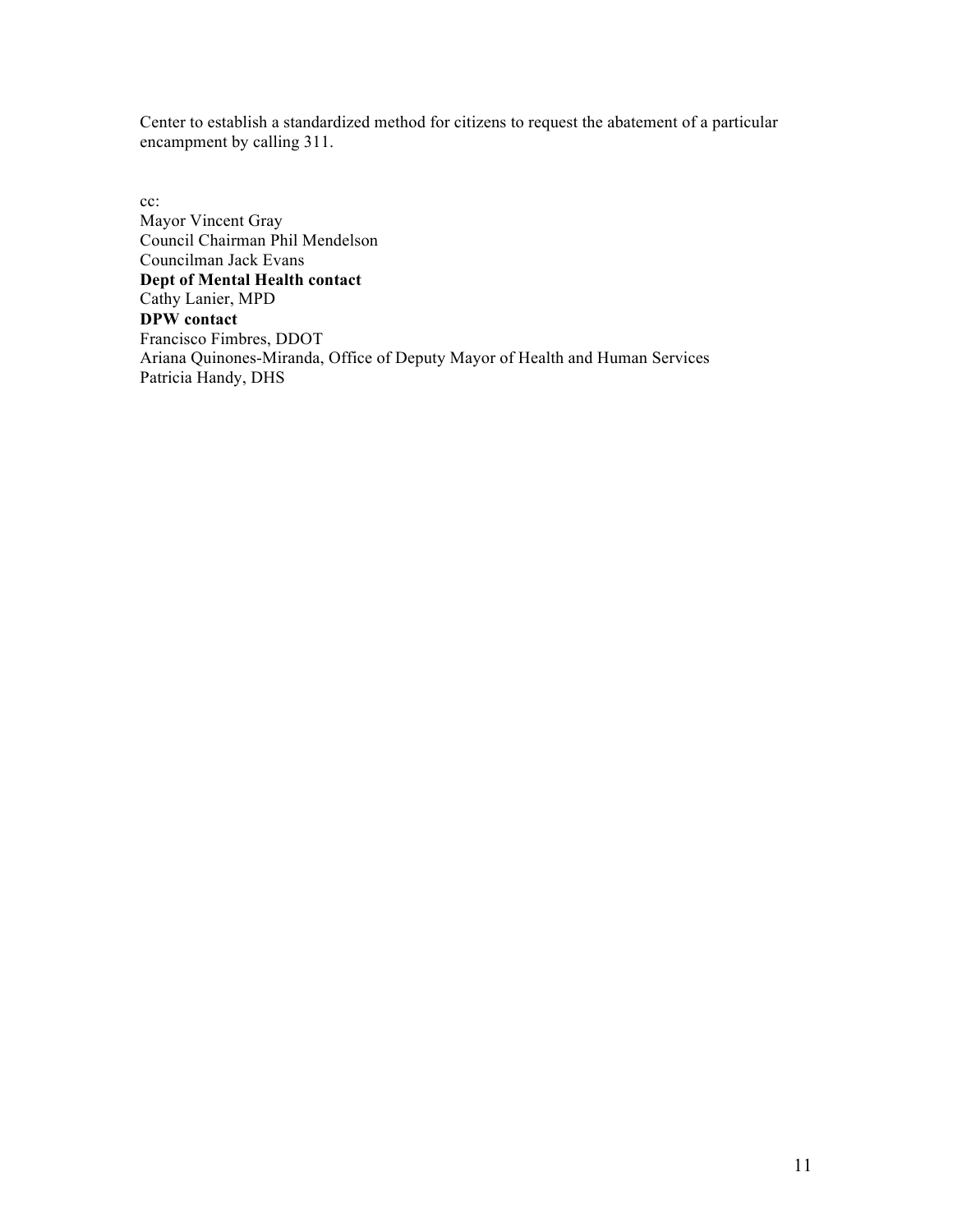# **Attachment 3: Plaza Condominium**

July 28, 2012

Katrina Harrison Coordinator, DDOT Public Space Committee District Department of Transportation 1100  $4^{th}$  Street S.W.  $/ 2^{nd}$  Floor Washington, DC 20024

> Re: DDOT public space application for 800  $25<sup>th</sup>$  Street (Square 17, Lot 41 – The Plaza Condominium) – Repair and replace existing building frontage.

Dear Ms. Harrison:

At its regularly scheduled meeting on Wednesday, July 18, 2012, of the Foggy Bottom & West End Advisory Neighborhood Commission 2A (ANC 2A), the Commission voted unanimously, a quorum of five of the six commissioners being present, to support the application from The Plaza Condominium for the improvements to their building frontage including new entry doors, resurfacing of the entry wall and columns, replacement of the portico drywall ceiling and lighting, new drive surfaces and replacement of the existing landscape bed fronting the community as presented in their drawings. We believe they will enhance the aesthetics of the corner at  $25<sup>th</sup>$  & H Streets as well as provide better pedestrian access to the building.

#### ON BEHALF OF THE COMMISSION:

cc: ANC 2A Commissioners Barry R. Barrett, General Manager, The Plaza Condominium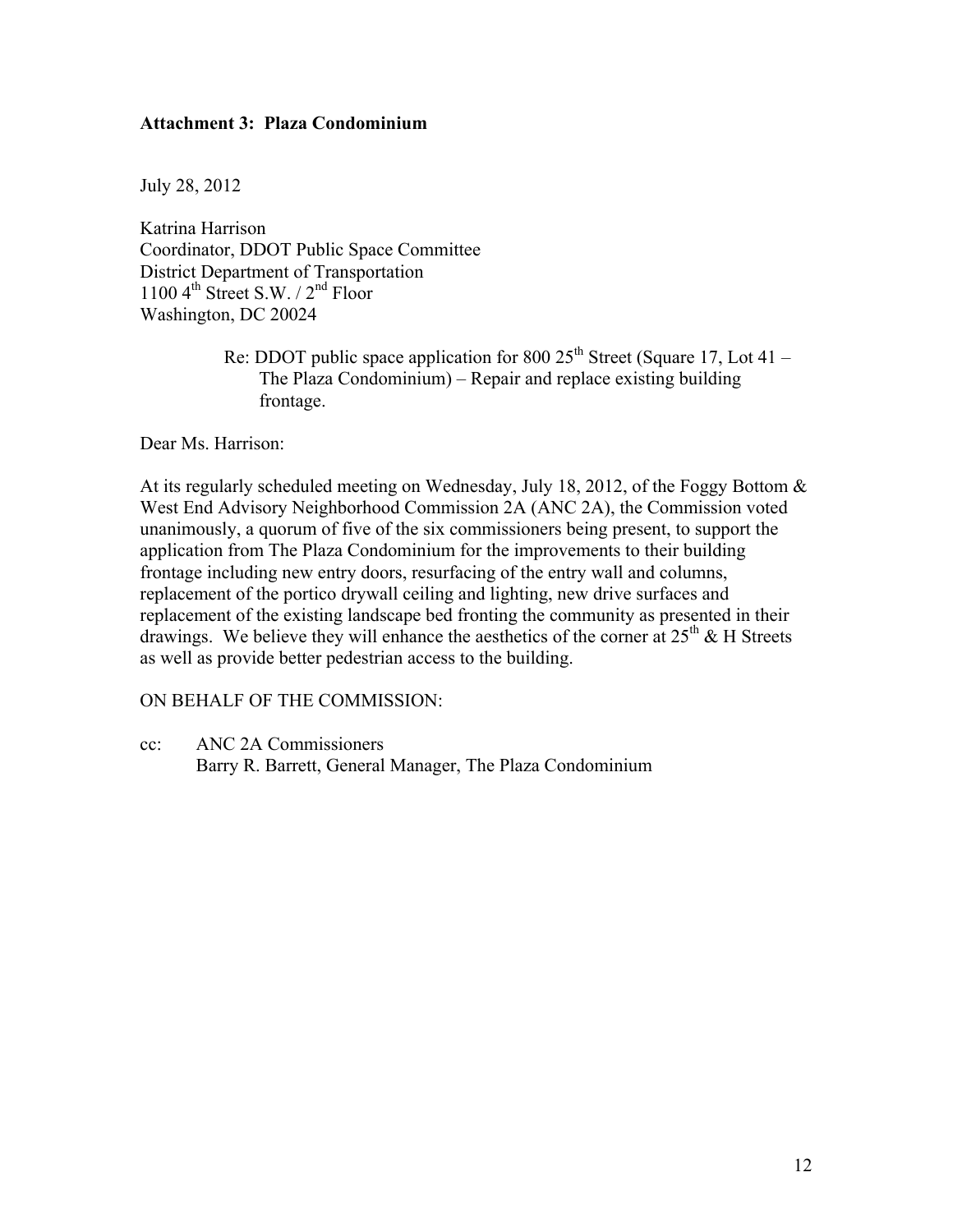## **Attachment 4: West End Fire Station Affordable Housing**

September 7, 2012

The Honorable Phil Mendelson, Chair, DC Council The John A. Wilson Building, Suite 402 1350 Pennsylvania Avenue, N.W. Washington, D.C. 20004

#### **Re: ANC 2A Resolution on West End Fire Station Affordable Housing**

Dear Council Chair Mendelson:

At a duly noticed, regularly scheduled meeting on July 18, 2012, Advisory Neighborhood Commission 2A discussed the status of funding to be provided by the District of Columbia Government as part of the West End Fire Station Redevelopment project, and passed the following resolution to be transmitted to the DC Council.

WHEREAS, the community has worked with the city and the developer, EastBanc, over the past several years in order to see the sites containing the West End Library and West End Fire Station (Engine Co. 1) redeveloped through a public private partnership which would offer new public facilities, multi-family housing and neighborhood-servicing retail to the West End;

WHEREAS, as part of the redevelopment partnership, it was agreed that the land value would be leveraged to pay for a modern and efficient library and fire station first, and any remaining value would go towards the affordable housing planned for the fire station site;

WHEREAS, after allocating the land value towards the public facilities, there was a funding gap that the District agreed to fill in order to ensure that 100% of the housing at the fire station site would be affordable to those making 60% of Area Median Income (AMI) instead of the smaller percentage at 80% of AMI required through inclusionary zoning which would occur if the city did not provide the funding;

WHEREAS, the DC Council as part of the 2013 budget process took the first step to ensure that capital dollars are available to address this funding gap; however, there are still certain steps within the process that need to be completed by the Council;

NOW, THEREFORE BE IT RESOLVED, ANC 2A respectfully requests that the DC Council fulfill all the steps required to ensure that the affordable housing at the West End Fire Station is properly funded.

Please let me know if you have any questions about this matter.